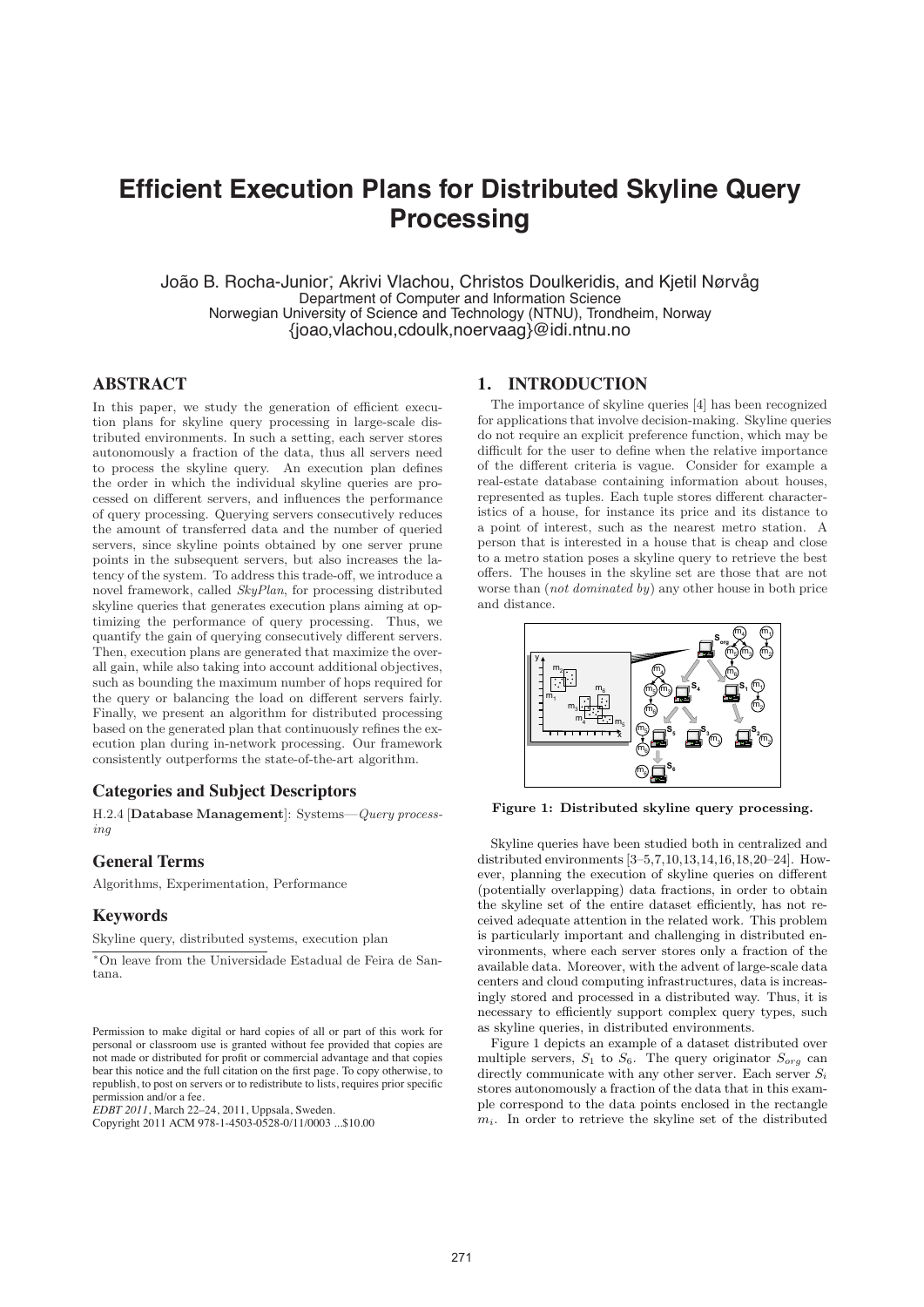dataset, all servers compute the skyline set of the locally stored data points. Then,  $S_{org}$  gathers these points and computes the skyline set of the entire dataset. Before processing the distributed query,  $S_{org}$  first derives an *execution* plan that defines the order in which the query is processed on the different servers.

The execution plan influences the overall performance of the query. For example, depending on the execution plan, some servers do not have to be contacted at all. In Figure 1,  $S<sub>6</sub>$  can be removed from the execution plan after processing the skyline query at  $S_4$ , since there exists a point stored locally at  $S_4$  that dominates all points stored at  $S_6$ . Furthermore, the number of data points transferred back to  $S_{org}$  can be drastically reduced, by discarding data points stored at  $S_i$  that are dominated by skyline points of servers that precede  $S_i$  in the execution plan. In addition, the efficiency of local query processing at  $S_i$  can be improved by using the skyline points of previous servers to immediately discard points stored locally at  $S_i$ . On the other hand, the execution of local skyline queries on consecutive servers is a blocking operation and may lead to increased response time. Motivated by this discussion, in this paper, we study the problem of creating efficient execution plans that improve the performance of the distributed skyline query.

Our main observation is that a dependency must exist between consecutive servers, in order to obtain any performance gain by reducing the number of contacted servers or transferred data. A dependency between two servers means that points of the first server must dominate at least some points of the following server. Therefore, our approach optimizes the performance of distributed skyline computation, by exploiting the dependencies – when they exist – between skyline queries on different servers. The dependencies between skyline queries are complex, and their representation forms a directed graph with cycles. For example, if the servers  $S_3$  and  $S_4$  are considered, both local skyline queries depend on each other. Thus, it is not feasible to incorporate all dependencies in the execution plan, and the major challenge is to derive an execution plan that includes the most promising dependencies. Our proposed framework, called SkyPlan, quantifies the efficiency of an execution plan based on the potential gain obtained by querying different servers consecutively (henceforth this gain is mentioned as pruning power), and generates cost-aware execution plans. In more details, we make the following contributions:

- We propose SkyPlan, a framework that generates costaware execution plans with maximum pruning power and drastically reduces the response time of distributed skyline query processing.
- We extend our framework to produce multi-objective execution plans, when additional objectives – other than maximizing the pruning power – need to be fulfilled simultaneously.
- We propose an efficient algorithm that exploits the generated execution plan for processing skyline queries in a distributed environment. We further enhance the performance of query execution by continuously refining both the execution plan and the filter points, as the query is being processed in a distributed manner.
- Finally, we perform an extensive experimental evaluation that demonstrates that SkyPlan consistently

outperforms the state-of-the-art algorithm [7] by 1-3 orders of magnitude.

The remaining of this paper is organized as follows: Section 2 overviews the related work. Then, we present the necessary preliminaries in Section 3 and the overview of Sky-Plan in Section 4. In Section 5 the dependency graph is defined, while in Section 6 the quality of a cost-aware execution plan is introduced and the plan generation algorithm is presented. In Section 7, we describe multi-objective execution plans that satisfy additional constraints. Section 8 presents the distributed skyline computation guided by the execution plan. Finally, the experimental evaluation is presented in Section 9 and we conclude in Section 10.

### **2. RELATED WORK**

Skyline computation [4] has recently attracted considerable attention and has been studied in a variety of distributed systems, including web information systems [3], parallel systems [17], peer-to-peer systems [5, 10, 13, 18, 19, 21–23], mobile ad-hoc networks [14, 20], as well as more generic distributed systems [7, 16, 24]. In the following, we provide an overview of existing approaches for distributed skyline computation. One of the first approaches, by Balke et al. [3], focuses on skyline query processing over multiple sources, with each source storing only a subset of attributes (vertical data distribution). Afterwards, most of the existing approaches focus on highly distributed environments, such as peer-to-peer networks, assuming that all data sources store common attributes (horizontal data distribution). Such approaches can be classified in two categories.

In the first category, the proposed methods assume space partitioning among servers, thus each server is responsible for a disjoint partition of the data space. Several approaches belong to this category, namely DSL [23], SSP [21], SkyFrame [22] and iSky [5]. DSL was proposed by Wu et al. [23] and it is the first paper that addresses constrained skyline query processing over disjoint data partitions by using a structured peer-to-peer overlay, namely CAN. Wang et al. [21] propose the SSP algorithm based on the use of a treebased peer-to-peer overlay (BATON) for assigning data to servers. Later, the authors present SkyFrame [22] as an extension of their work. Chen et al. [5] propose the iSky algorithm, which employs an alternative transformation, namely iMinMax, in order to use the BATON overlay.

In the second category, data partitioning is assumed and each server autonomously stores its own data. Hose *et al.* [13] use distributed data summaries for efficient processing of approximate skyline queries and provide guarantees for the completeness of the result. Skyline computation over a superpeer architecture has been studied in [18,19]. SKYPEER [18] transforms the multi-dimensional data into one-dimensional values and utilizes a thresholding scheme in order to reduce the transferred data. SKYPEER+ [19] extends SKYPEER, by focusing on efficient routing of skyline queries over the super-peer network. Fotiadou et al. [10] propose BITPEER for supporting efficiently continuous subspace skylines in a distributed setting by using distributed bitmap indexes. Huang et al. [14] study skyline query processing over mobile ad-hoc networks. In [20], bandwidth-constrained skyline queries in mobile environments are studied.

In addition, a few methods have been proposed that assume data partitioning among servers without the restriction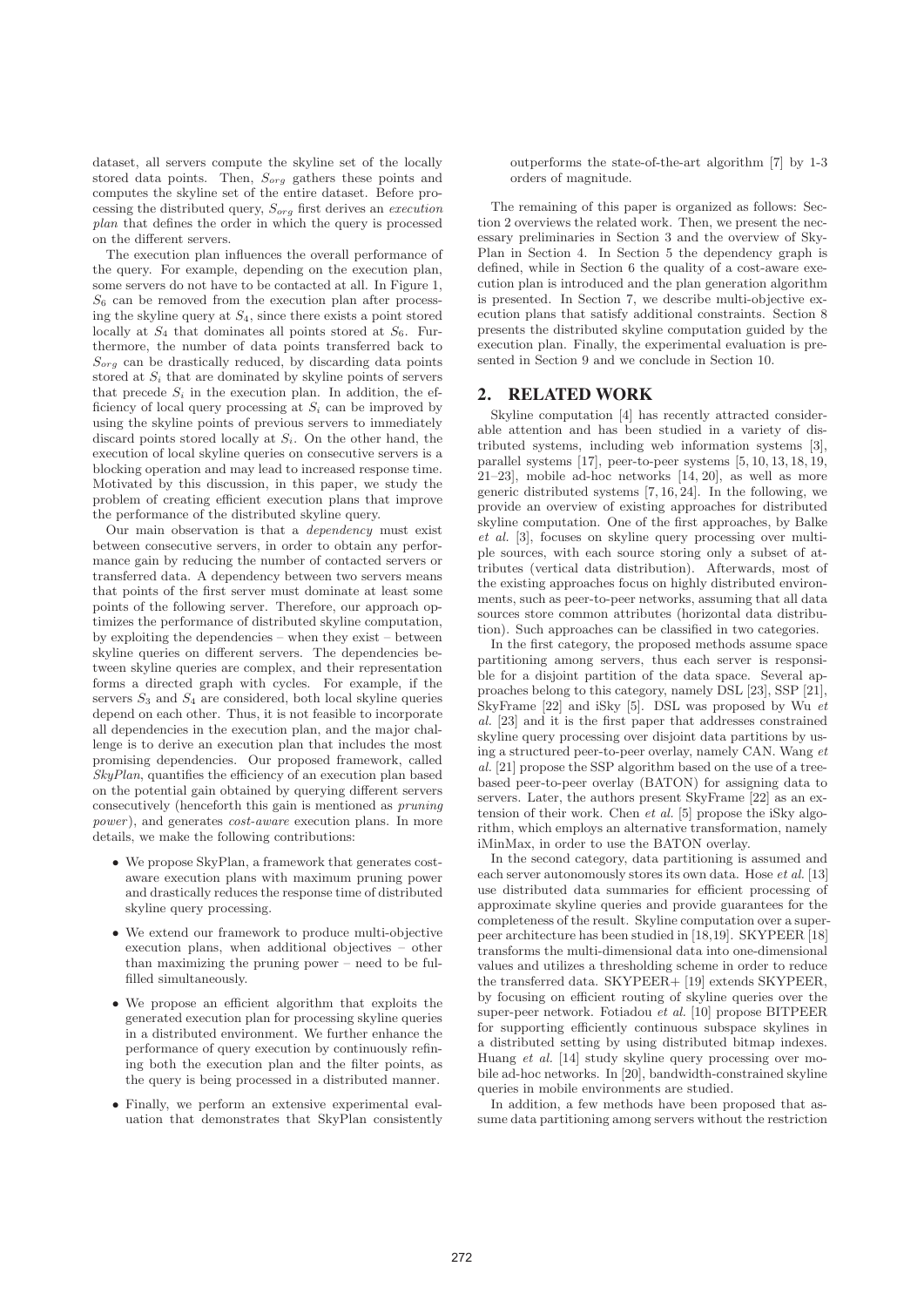of an existing overlay network, i.e., the query originator can directly communicate with all servers. Cui et al. [7] proposed the PaDSkyline algorithm, where the data stored at each server are summarized by MBRs. Initially, the MBRs of all servers are collected and partitioned to incomparable groups. For each group of MBRs, an intra-group query execution order is defined and the authors propose two strategies. The first is the linear execution of queries on servers, where the MBRs are sorted based on their Euclidean distance to the origin of the data space. The second strategy is to build a tree that defines the execution order, but the generated tree is strongly dependent on the order that the MBRs were collected and processed. Assuming the same architecture, in [16], an approach called AGiDS is proposed that uses a grid-based data summary of the data stored locally at each server for defining the execution order. In [24], a feedback-based distributed skyline (FDS) algorithm is proposed, which aims to minimize the bandwidth consumption at the expense of several round-trips.

Our framework, similarly to [7, 16, 24], makes no assumption on the existence of a specific overlay network. Differently than [7], we focus on the execution plan which influences the overall performance of the distributed query processing. In contrast, the execution order proposed in [7] does not take into account the gain of querying two servers consecutively and thus, does not optimize the performance of query processing. In addition, we propose a distributed query execution mechanism that dynamically eliminates parts of the plan and constantly refines the filter points. Furthermore, SkyPlan uses MBRs for data summarization in contrast to AGiDS [16] that uses a grid-based data summary. The main shortcoming of AGiDS is that it assumes that the partitions of the grid-based data summary are common and known a-priori to all servers, which is not feasible for large and highly dynamic distributed systems. Moreover, AGiDS does not produce tree-based execution plans, in contrast to SkyPlan. Finally, SkyPlan focuses on minimizing the response time, which is different than the goal of FDS [24], since FDS requires several round-trips to process the query, thus it incurs high response time.

### **3. PRELIMINARIES**

Given a dataset  $D$  on a data space defined by a set of d dimensions  $\{d_1, ..., d_d\}$ , a point  $p \in D$  is represented as  $p=\{p_1,..., p_d\}$  where  $p_i$  is the value on dimension  $d_i$ . Without loss of generality, we assume that  $\forall d_i : p_i \geq 0$ , and that smaller values are preferable.

DEFINITION 1. A point  $p \in D$  dominates another point  $q \in D$ , denoted as  $p \prec q$ , if (1) on every dimension  $d_i$ ,  $p_i \leq q_i$ ; and (2) on at least one dimension  $d_j$ ,  $p_j < q_j$ . The skyline is a set of points SKY which are not dominated by any other point in D.

Consider the example in Figure  $2(a)$ , where each point represents a hotel and the y-dimension represents the price of a room, while the  $x$ -dimension captures the distance of the hotel to the beach. A hotel dominates another hotel because it is cheaper and closer to the beach. Thus, the skyline points  $(a, i, m \text{ and } k)$  are the best possible tradeoffs between price and distance from the beach.

The notion of skyline queries can be extended to constrained skyline queries. Given a set of constraints, a con-



Figure 2: Skyline and domination examples.

strained skyline query returns the skyline points by considering only the data points enclosed in the data space defined by the constraints. Each constraint is expressed as a range along a dimension and the conjunction of all constraints forms a hyper-rectangle in the d-dimensional data space. For example, the dashed rectangle in Figure  $2(a)$  defines a constrained skyline query and the constrained skyline points are a and h. A hyper-rectangle  $m_i(l_i, u_i)$  is represented by two points, its lower left corner  $l_i$  and its upper right corner  $u_i$ . The dominance relationships between two hyper-rectangles  $m_i$  and  $m_j$  are described as follows:

DEFINITION 2. Given two hyper-rectangles  $m_i$  and  $m_j$ , the dominance relationships are: (1)  $m_i$  dominates  $m_j$ , if  $u_i \prec l_j$ ; (2)  $m_i$  partially dominates  $m_j$ , if  $l_i \prec u_j$ , but  $u_i \nless l_j$ ; (3)  $m_i$  and  $m_j$  are incomparable, if  $l_i \nless u_j$  and  $l_i \nprec u_i$ .

For example in Figure 2(b),  $m_1$  and  $m_2$  are incomparable, which means that no point enclosed in  $m_1$  can dominate any point in  $m_2$  and vice versa. Moreover,  $m_1$  dominates  $m_3$  (since  $u_1$  dominates  $l_3$ ), while  $m_2$  partially dominates  $m_3$  (since  $l_2$  dominates  $u_3$  but  $u_2$  does not dominate  $l_3$ ). We also mention that a point  $p$  dominates a hyper-rectangle  $m_i(l_i, u_i)$  if and only if  $p \prec l_i$ , i.e., point p dominates the lower left corner of  $m_i$ .

As stated in [7], the volume of the dominance area quantifies the pruning power of a data point. The dominance area of a point  $p$  is defined as the area that is enclosed by the hyper-rectangle that has as lower left corner the point p and as upper right corner the maximum corner of the universe. Furthermore, given a hyper-rectangle  $m_i$ , we introduce the notion of *enclosed dominance area* of a point p, as the area within the hyper-rectangle  $m_i$  that is dominated by  $p$ . Similarly, given two hyper-rectangles  $m_i$  and  $m_j$ , the enclosed *dominance area*  $V_{ij}$  of  $m_i$  on  $m_j$  is the volume of  $m_j$  that is dominated by the lower left corner  $l_i$  of  $m_i$ . Based on the above notions, we can define the pruning power  $PP_{ij}$  of  $m_i$ on  $m_j$ .

DEFINITION 3. Given two hyper-rectangles  $m_i$  and  $m_j$ , the pruning power  $PP_{ij}$  of  $m_i$  on  $m_j$  is defined as  $PP_{ij} =$  $\frac{V_{ij}}{V_j}$ , where  $V_j$  denotes the volume of  $m_j$  and  $V_{ij}$  denotes the enclosed dominance area of  $m_i$  on  $m_j$ .

### **4. SKYPLAN FRAMEWORK**

In our system model, a set of  $|S|$  servers  $S_i$  participate in the distributed skyline computation and each server  $S_i$ can directly connect to any other server  $S_i$ . Each server  $S_i$ stores locally a set of points  $D_i$ . The entire dataset D is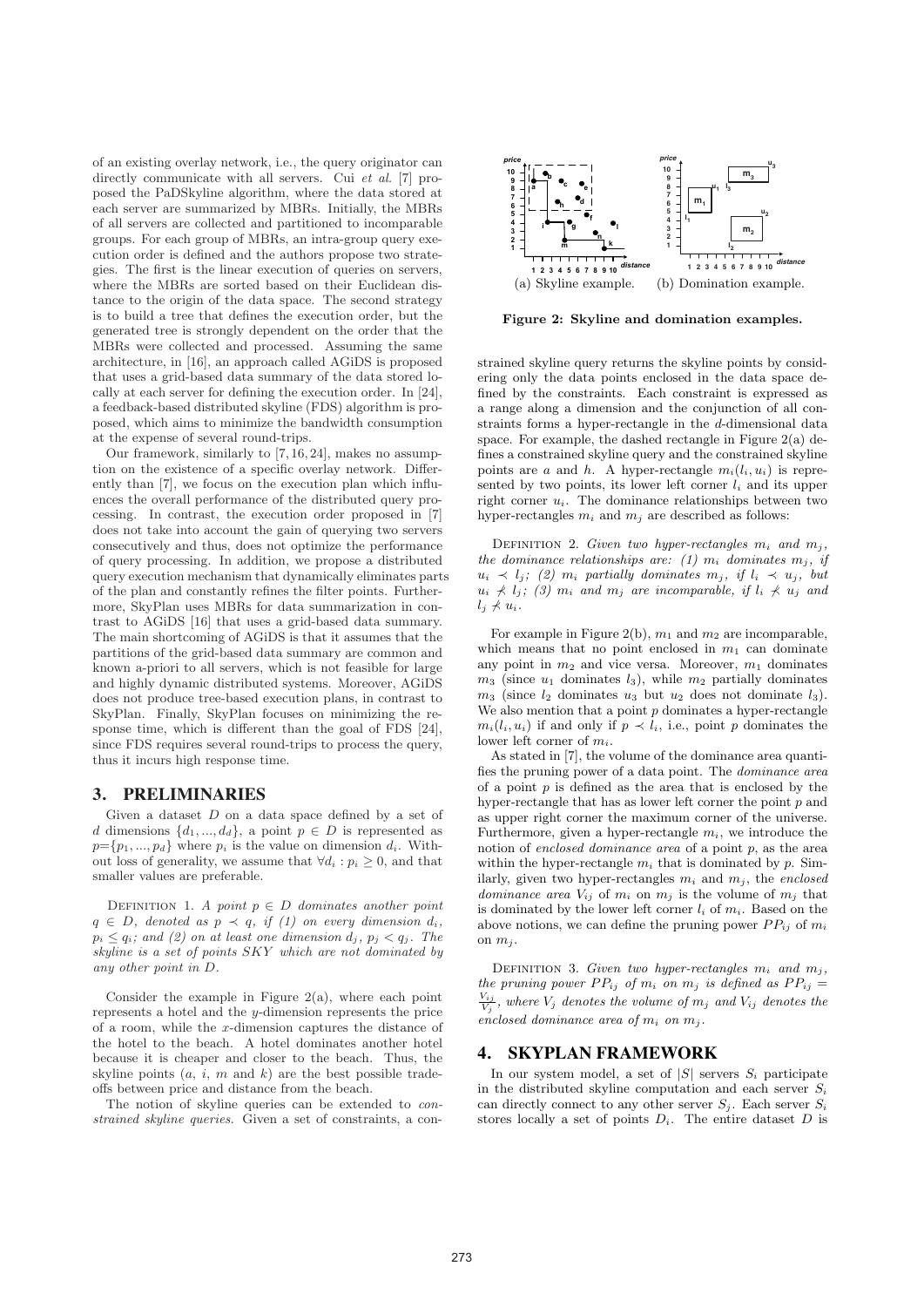the union of all sets of points  $D_i$  stored locally at any server  $S_i$   $(D = \bigcup D_i)$ . A skyline query can be initiated by any server, henceforth also called query originator  $S_{org}$ . In such a distributed system, a skyline query is processed by sending the query to all servers  $S_i$ , which in turn process the query locally over their data  $D_i$ . Then, each server  $S_i$  reports its local skyline set  $SKY_i$  to  $S_{org}$  for subsequent merging (discarding of dominated local skyline points), in order to obtain the *global skyline set*  $SKY$ . The correctness of the result is ensured by the property that the skyline points over a horizontally partitioned dataset are a subset of the union of the skyline points of all partitions  $(SKY \subseteq \bigcup SKY_i)$ .

Optimizing the performance of distributed skyline computation requires defining an appropriate execution plan. The execution plan defines the order in which the individual skyline queries are processed on different servers. By querying the servers consecutively, some servers may not have to be contacted at all, if all points of a server are dominated by a point stored locally at another server. Furthermore, the amount of transferred data can be drastically reduced. The local skyline points (or a fraction of them called *filter* points [7, 14]  $F_i \subseteq SKY_i$  of a server  $S_i$  can be used for discarding dominated points at another server  $S_i$ . In such a filter-based approach, the servers are accessed based on an execution order and the filter points of server  $S_i$  are selected and transferred to the next servers  $S_i$  to discard local skyline points produced by  $S_j$ . Filter points not only significantly reduce the amount of transferred data that need to be merged, but also the processing time at the subsequent servers by discarding points with few dominance tests only. However, the filter points may fail to prune any point of a server depending on the data distribution. When no gain can be obtained from querying the servers consecutively, the parallelism should be preserved, in order to minimize the latency and therefore also the response time<sup>1</sup>. To address this tradeoff, this paper introduces a novel framework, called SkyPlan, for processing distributed skyline queries that generates execution plans aiming at optimizing the performance of query processing.

Creation of efficient execution plans in distributed systems requires that the query originator  $S_{org}$  has at least an abstract knowledge of the data stored on each server. Therefore, each server  $S_i$  reports a set of minimum bounding rectangles<sup>2</sup> (MBRs) to  $S_{org}$  as a summarization of its data. Each MBR reported by a server  $S_i$  defines a constrained skyline query on  $S_i$ , where the constraints are set by the boundaries of the MBR. Thus,  $S_{org}$  generates an execution plan that defines the order of the constrained skyline queries on different servers.

 $S_{org}$  can immediately discard dominated MBRs, since the local skyline points that belong to those MBRs are definitely dominated by points of other servers. The remaining MBRs are partitioned into incomparable groups, such that any two MBRs that belong to different groups are incomparable. Each incomparable group is processed in parallel, since no gain can be achieved by filtering. Unfortunately, the MBRs usually form only a few incomparable groups and thus, the number of MBRs in a group is high. This is because the probability of partial dominance between any two MBRs is high and it increases with dimensionality. Therefore, the major challenge is establishing the execution order for the MBRs that belong to the same group. SkyPlan maps the dominance relationships between MBRs to a weighted directed graph, called skyline dependencies graph (SD-graph). The weights on the graph edges are defined by the pruning power, which is used to quantify the potential gain through filtering. Then, the SD-graph is transformed into an execution plan that maximizes the total pruning power, while preserving the parallelism, when no significant gain can be obtained from processing the queries on different servers consecutively. Furthermore, SkyPlan supports multi-objective executions plans, in case that additional objectives – other than maximizing the pruning power – need to be fulfilled simultaneously.

To summarize, SkyPlan consists of three phases:  $S_{org}$  collects the MBRs of all servers  $S_i$  and builds a weighted directed graph (Section 5); the graph is transformed into an execution plan that defines the order of query execution on servers (Section 6 and Section 7); and the plan is executed in a distributed manner that enables refinement of both the execution plan and the filter points during query processing (Section 8).

### **5. SKYLINE DEPENDENCIES GRAPH**

In this section, we first provide the necessary definition of the graph that captures the dependencies between the skyline queries. Thereafter, we present the construction algorithm for the dependencies graph.

### **5.1 Definition**

Given two constrained skyline queries defined by the MBRs  $m_i$  and  $m_j$ , we say that there exists a dependency between them, if some points of  $m_i$  may be dominated by points of  $m_j$ or vice-versa. Thus, the dominance relationships between any pair of MBRs also define the dependency between the corresponding constrained skyline queries. SkyPlan maps the complex dependencies among a set of non-dominated MBRs to a graph, mentioned as skyline dependencies graph or SD-graph for short.

DEFINITION 4.  $SD\text{-}graph G$ . Given a set of MBRs, the SD-graph is the weighted directed graph  $G = (N, E, w)$ , where:

- N is the set of nodes and each node  $n_i \in N$  corresponds to a non-dominated MBR  $m_i$ .
- $\bullet$  E is the set of edges. E is a set of ordered pairs  $e_{ij} = (i, j)$ , where  $m_i$ ,  $m_j$  are MBRs, and  $m_i$  partially dominates  $m_j$ .
- w is a weight function defined as:  $w_{ij} = \frac{|m_j|}{|D|} P P_{ij}$ , where  $|m_j|$  denotes the number of points enclosed in  $m_i$ , |D| the cardinality of the dataset D and  $PP_{ij}$  denotes the pruning power of  $m_i$  on  $m_j$ .

Each non-dominated MBR  $m_i$  is represented as a node (vertex)  $n_i$  of the graph. Dominated MBRs are immediately discarded, as they enclose data points that are dominated and cannot belong to the skyline set. For each MBR  $m_i$ that is partially dominated by  $m_i$ , a weighted directed edge  $e_{ij}$  from node  $n_i$  to  $n_j$  is added. Consider the set of MBRs

<sup>1</sup>The response time is the time that passes between the query is posed until the results can be reported back to the user.

<sup>&</sup>lt;sup>2</sup>An MBR is a hyper-rectangle and any point of  $S_i$  is enclosed by at least one MBR.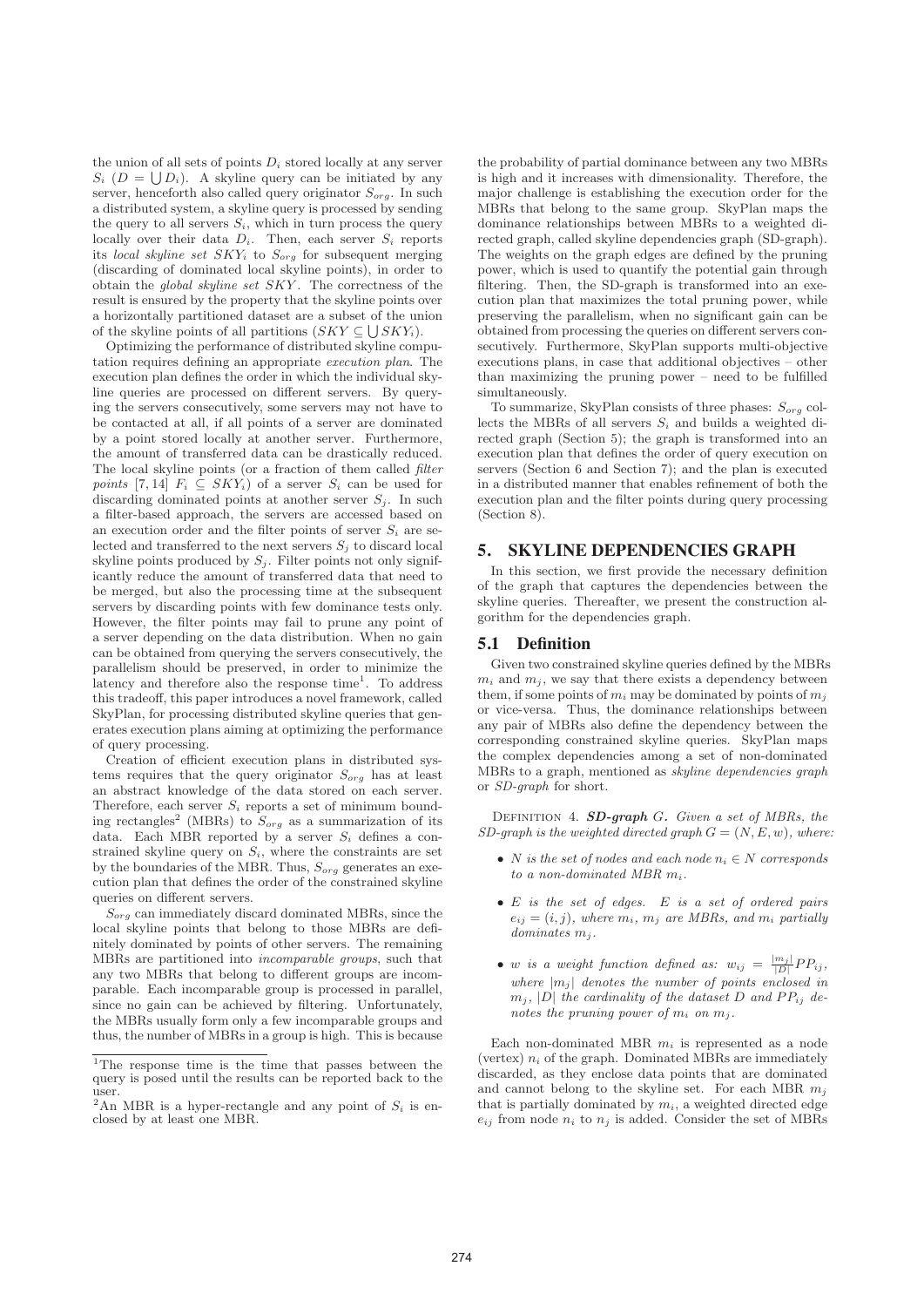

Figure 3: Construction of SD-graph.

depicted in Figure 3(a). In this example,  $m_1$  partially dominates  $m_2$ , because the lower left corner of  $m_1$  dominates the upper right corner of  $m_2$ . Thus, a directed edge from  $m_1$  to  $m_2$  is added to the graph (Figure 3(b)). Note that we use node  $n_i$  and MBR  $m_i$  interchangeably in our examples. The weight  $w_{ij}$  of the edge  $e_{ij}$  is defined as the pruning power  $(PP_{ij})$  of  $m_i$  on  $m_j$  normalized by the number of points  $|m_j|$  enclosed in  $m_j$  divided by the cardinality of the entire dataset  $|D|$ . The normalization is due to the fact that if  $m_i$  has the same pruning power on two different MBRs, then the dependency between  $m_i$  and the MBR that has more enclosed data points is more important for the overall performance of the distributed query.

### **5.2 Construction of the SD-Graph**

The SD-graph is constructed by comparing each pair of MBRs. If an MBR is dominated, its node is removed from the graph. If an MBR is partially dominated, then an edge is added between the corresponding nodes.

Algorithm 1 presents our algorithm for the construction of the SD-graph. Given a set of MBRs, our algorithm constructs the SD-graph incrementally, by adding to the graph one MBR in each iteration. Initially, the sets of nodes and edges of the SD-graph are empty. Then, the algorithm takes as input the current form of the SD-graph  $G$  and a new MBR  $m_n$ , which should be accommodated in the existing graph  $G$ . Thus, a new node is added to the graph  $G$  that represents the MBR  $m_n$  (line 3). Then, each node of G (corresponding to MBR  $m_i$ ) is compared against  $m_n$  for dominance, in order to discard dominated MBRs (lines 5,9). If  $m_n$  is dominated by or dominates  $m_i$ , then the dominated MBR is discarded. Once an MBR is dominated, all edges connected to the discarded MBR are also eliminated.

Otherwise,  $m_n$  and  $m_i$  are tested for partial dominance, in order to determine potential dependencies and add the corresponding edges. If  $m_i$  partially dominates  $m_n$  (line 14), an edge from  $m_i$  to  $m_n$  is created (line 15). In the same spirit, if  $m_n$  partially dominates  $m_i$  (line 17), a directed edge from  $m_n$  to  $m_i$  is added (line 18). Note that when an edge is added to the graph, the weight of the edge is also computed. For sake of simplicity, this is not explicitly shown in the algorithm. At the end of this process, the constructed SD-graph accurately captures all dependencies between any pair of MBRs.

### **6. COST-AWARE EXECUTION PLANS**

In this section, we first provide the definitions of execution plan and its quality in terms of pruning power. Then, we present an algorithm which maps the SD-graph into the execution plan that has the maximum pruning power.

Algorithm 1  $ConstructGraph(G,m_n)$ 

```
1: INPUT: SD-graph G = (N, E), new MBR m_n.
 2: OUTPUT: The updated SD-graph G = (N, E)3: N \leftarrow N \cup m_n4: for (\forall m_i \in N) do<br>5: if (m_i \; dominate)5: if (m_i \text{ dominates } m_n) then<br>6: N \leftarrow N - m_n6: N \leftarrow N - m_n<br>7. E \leftarrow E - \ell e_m7: E \leftarrow E - \{e_{\star n}\} - \{e_{n\star}\}8: exit<br>9: else if
9: else if (m_n \text{ dominates } m_i) then<br>10: N \leftarrow N - m_i10: N \leftarrow N - m_i11: E \leftarrow E - \{e_{\star i}\} - \{e_{i\star}\}12: continue<br>13: end if
13: end if<br>14: if (m_i)14: if (m_i partially dominates m_n) then<br>15: E \leftarrow E \cup e_{in}15: E \leftarrow E \cup e_{in}<br>16: end if
16: end if<br>17: if (m_1)17: if (m_n \text{ partially dominates } m_i) then<br>18: E \leftarrow E \cup e_{ni}18: E \leftarrow E \cup e_{ni}<br>19: end if
```
end if 20: end for

# **6.1 Definitions**

During distributed skyline query computation an execution plan defines the order of execution of the constrained skyline queries on the individual servers.

DEFINITION 5. Execution plan. Given a distributed skyline query, an execution plan  $P(N, E)$  is a set of directed rooted weighted trees (forest), where the nodes N represent the individual constrained skyline queries processed on different servers and the weights of edges E represent the pruning power associated with pairs of skyline queries.

A first observation is that the execution plan is either a tree or a set of trees. The edges have a natural orientation away from the roots. Each tree is processed in parallel and the children of a node are processed after the parent node. Thus, the fan-out of a node defines the degree of parallelism, while the child-parent relation reduces the communication cost of the skyline computation via filtering. The weight that is assigned to an edge  $e_{ij} \in E$  indicates the strength of the dependency between the corresponding queries and quantifies the gain of processing the skyline query on  $n_i \in N$ after  $n_i \in N$ . As discussed in Section 5, the pruning power of a edge is an appropriate measure to quantify the potential gain of consecutive queries. Thus, the quality of an execution plan is defined as follows.

DEFINITION 6. Quality of execution plan. The quality  $Q(P)$  of an execution plan  $P(N, E)$  is defined as the sum of weights on the edges of P:

$$
Q(P) = \sum_{e_{ij} \in E} w_{ij}
$$

Thus, an execution plan  $P_i$  is better than another plan  $P_i$ in terms of quality if:  $Q(P_i) > Q(P_j)$ .

A straightforward execution plan, also called linear in [7], is to execute queries in a sequential manner, by defining an appropriate ordering of queries<sup>3</sup>. Even though the linear approach reduces the transferred data through filter points, it does not exploit parallelism at all, and fails to process in parallel even queries that are independent. Furthermore, the dependencies among the constrained skyline queries form a

 ${}^{3}{\rm In}$  [7] the linear execution plan uses the Euclidean distance from the origin for sorting.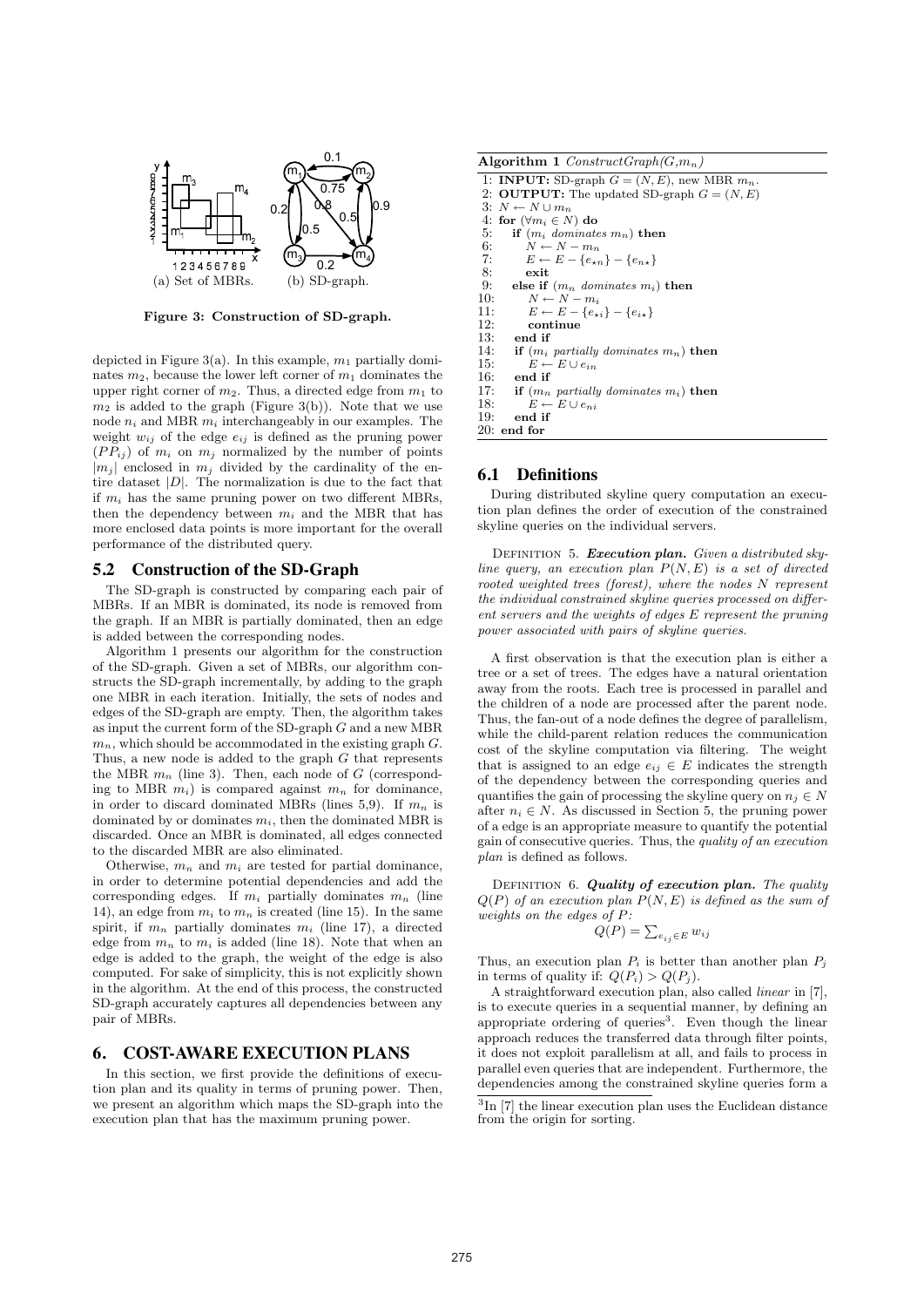

Figure 4: Example of dummy node.

complex graph (SD-graph) that contains cycles and multiple incoming edges to some nodes. Therefore, the mapping of the SD-graph to any execution plan leads to substantial loss in terms of overall pruning power, as several edges cannot be taken into account. Thus, even for a linear execution plan, the efficiency in terms of pruning power is not guaranteed. In the following, we define an execution plan that is generated from the SD-graph and induces sequential processing of queries with the most significant (in terms of pruning power) dependencies, and parallelizes query execution in other cases.

Notice that the SD-graph can in general be disconnected and therefore may consist of more than one connected components (mentioned as subgraphs), such that no edge connects any two nodes that belong to different subgraphs. In this case, the connected subgraphs of the SD-graph correspond to the incomparable groups of MBRs (as discussed in Section 4). Therefore, an individual plan is created (for each subgraph), which is executed in parallel and their results are reported independently. Henceforth, we assume that the SD-graph is connected and present our algorithm for generating query execution plans. Obviously, if the SD-graph is disconnected, the algorithm is applied on each connected subgraph of the SD-graph.

### **6.2 Maximizing the Pruning Power**

Based on Definition 6, an execution plan is better than another execution plan, if its quality in terms of pruning power is higher. Consequently, the ideal execution plan is the execution plan with the maximum pruning power.

DEFINITION 7. Maximum pruning execution plan. Let Π denote the set of all possible execution plans. The maximum pruning execution plan  $\hat{P}$  is the one that maximizes the quality of any possible execution plan  $P \in \Pi$ :  $\hat{P} = arg \max_{P \in \Pi} Q(P)$ 

The problem of generating the maximum pruning execution plan from the SD-graph is equivalent to the maximum spanning tree problem, which is formulated as follows.

PROBLEM 1. The Directed Maximum Spanning Tree **Problem.** Consider a directed graph,  $G(N, E)$ , where N and E are the sets of nodes and edges respectively. Associated with each edge  $e_{ij} \in E$  is a weight  $w_{ij}$ . Given a node  $n_r$ , the

problem is to find a rooted directed spanning tree  $P(N, E')$ with root  $n_r$ , where E' is a subset of E, such that the sum of  $w_{ij}$  for all  $e_{ij} \in E'$  is maximized. The rooted directed spanning tree is defined as an acyclic graph that connects all nodes using  $|N| - 1$  edges, which means that each node (excluding the root) has one and only one incoming edge.

A prerequisite for the existence of a directed rooted spanning tree of the SD-graph is that all nodes must be reachable from the root node, which means that there must exist a directed path from the root to any other node  $n_i$ . This may not hold for any node in the SD-graph, even though the SDgraph is connected. Consider the small example with three  $MBRs$  depicted in Figure 4(a). The SD-graph has two edges (Figure 4(b)), i.e.,  $m_1 \rightarrow m_2$  and  $m_3 \rightarrow m_2$ . For this graph, there does not exist a directed tree that connects all nodes, no matter which node is selected as a root. Therefore, it is not possible to create an execution plan that consists of one directed tree from this graph and the only feasible solution is a set of directed rooted trees.

In order to ensure that there always exists a solution for the directed maximum spanning tree problem, we use the following technique. A dummy node nd is added to the graph, which is directly connected with all other nodes. All (dummy) edges that start from the dummy node have the same weight, equal to a very small value  $\varepsilon$  (Figure 4(c)). By using the dummy node as the root for the maximum spanning tree problem, there always exists a directed rooted tree that is a solution of the problem, since all nodes become reachable from the root. Furthermore, a dummy edge is selected only in the case where there exists no directed spanning tree with fewer dummy edges. After the generation of the spanning tree (Figure  $4(d)$ ), the dummy node is discarded from the execution plan. After the removal of the dummy node, the execution plan consists of two trees  $m_3$  and  $m_1 \rightarrow m_2$  (Figure 4(e)). Notice that the potential pruning of  $m_2$  by data points in  $m_3$  cannot be established, since the execution plan cannot maintain all dependencies, due to the cycles and multiple incoming edges that exist in the SD-graph. The definition of the maximum spanning tree problem guarantees that the produced execution plan has the highest pruning power as there exists no other treebased plan with higher value of pruning power. The usage of the dummy node ensures that there always exists a spanning tree and also solves the problem of finding an appropriate node for the root of the spanning tree.

Edmonds algorithm. To derive the maximum directed spanning tree of a graph  $G$ , we employ the algorithm of Edmonds [6,8]. In the sequel, we briefly sketch Algorithm 2. The algorithm takes as input a node  $v_{root}$  that is the root of the spanning tree. In our case, the root of the spanning tree is always the dummy node. First, for each node, except for the root, the incoming edge with the maximum weight is selected. Therefore,  $|N| - 1$  edges are selected in set S, as many as the edges of the spanning tree (lines 3-6). If there does not exist a cycle, the algorithm terminates by returning the spanning tree. Otherwise, the main idea of the algorithm is to add those edges that lead to minimum loss in terms of weights, compared to the weights of the edges that form the cycle. Thus, for each cycle, an edge  $e_{kj}$  of the cycle pointing to a node  $v_j$  is removed and replaced by an unselected edge  $(e_{ij} \in E)$  pointing to  $v_j$  (line 15). To this end, all edges pointing to a node that belongs to the cycle are examined and inserted in set  $M$  (lines 9-13). The edge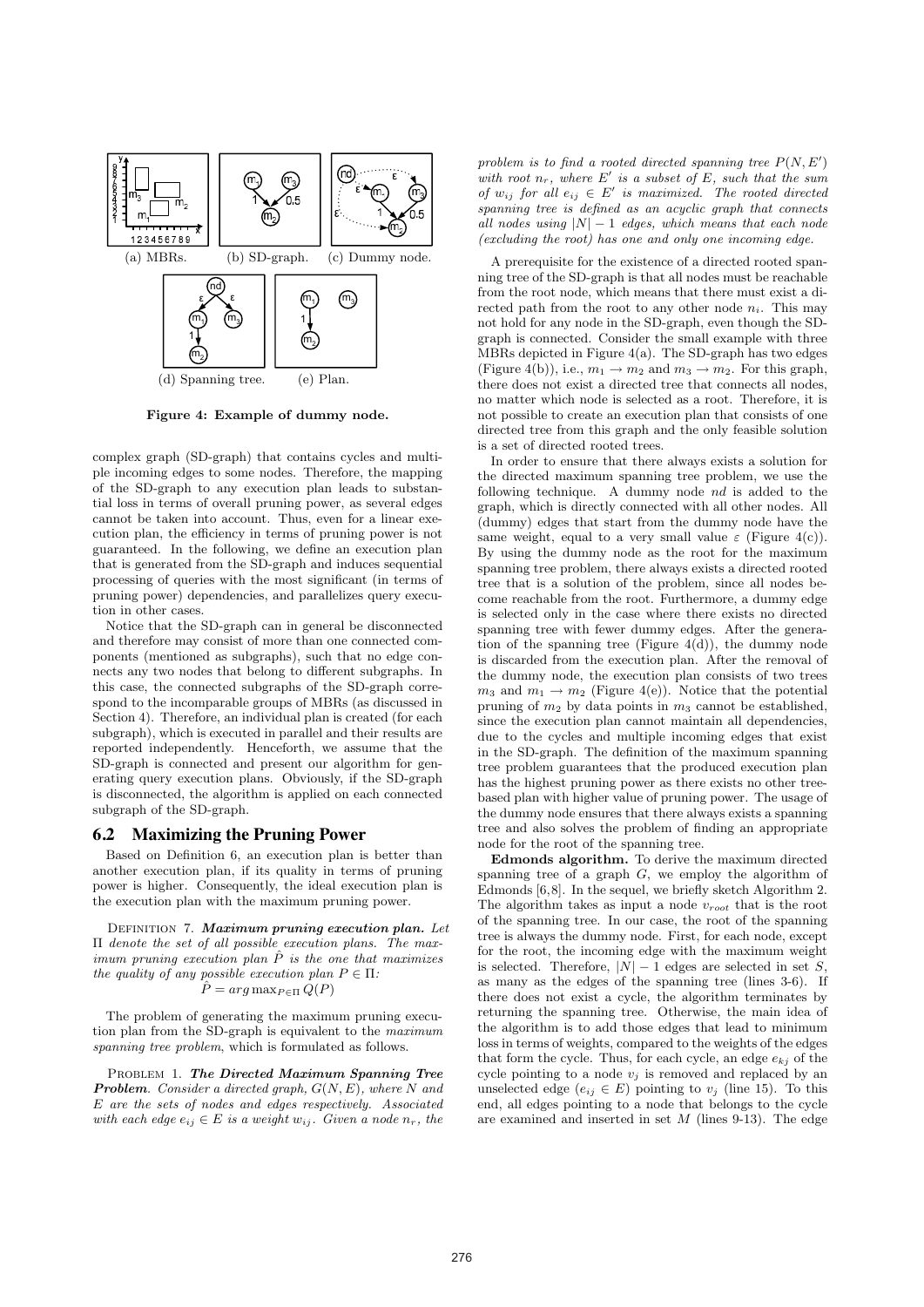|  |  | <b>Algorithm 2</b> GenerateExecutionPlan( $G(V, E), v_{root}$ ) |  |
|--|--|-----------------------------------------------------------------|--|
|--|--|-----------------------------------------------------------------|--|

| <b>Algorithm 2</b> Generate Execution $Plan(G(V, E), v_{root})$                        |
|----------------------------------------------------------------------------------------|
| 1: <b>INPUT:</b> SD-graph $G(V, E)$ , $v_{root}$ the root.                             |
| 2: OUTPUT: Spanning tree $T(V, S)$                                                     |
| 3: for $(\forall v_i \in V \setminus \{v_{root}\})$ do                                 |
| 4: $e: max(w_{ii}), \forall j \neq j$ incoming maximum weighted edge */                |
| 5: $S \leftarrow S \cup e$                                                             |
| $6:$ end for                                                                           |
| 7: while $(\exists cycle \text{ in } T(V, S))$ do                                      |
| 8:<br>$w_{max} \leftarrow max$ weight of any edge in cycle                             |
| 9:<br>$M \leftarrow \emptyset$                                                         |
| 10:<br>for $(\forall e_{ij} \in E$ such that $v_i \in cycle$ and $v_i \notin cycle$ do |
| 11:<br>$w_{ij} \leftarrow w_{ij} + (w_{max} - w_{kj}), e_{ki} \in cycle$               |
| 12:<br>$M \leftarrow M \cup e_{ij}$                                                    |
| 13:<br>end for                                                                         |
| 14:<br>$e \leftarrow e_{ij} \in M$ with minimum loss in weight                         |
| 15:<br>update S by replacing $e_{ki} \in cycle$ with e                                 |
| 16:<br>replace $cycle$ in $G$ with a pseudo-node                                       |
| 17: end while                                                                          |
| 18: return $T(V, S)$                                                                   |
|                                                                                        |

in  $M$  that minimizes the loss in weights is selected (line 14), which is the edge with maximum  $w_{ij}$  (as computed in line 11). Furthermore, in each iteration the cycle is replaced by a pseudo-node (line 16) and the weights pointing to the cycle are modified (line 11). This ensures that parts of the graph G that have been mapped to a subtree by removing a cycle, are not examined further. The algorithm terminates when all cycles are eliminated. This algorithm is a polynomialtime algorithm for finding a maximum directed spanning tree. A more efficient implementation of the algorithm with complexity  $O(|E| + |N|log|N|)$  is presented in [11].



### Figure 5: Construction of the execution plan.

Example 1. Figure 5 depicts the process of generating the execution plan that corresponds to the SD-graph of Figure  $3(b)$ . First, the dummy node is added to the SD-graph (Figure  $5(a)$ ). Then, in the first iteration of Algorithm 2 the edges depicted in Figure  $5(b)$  are selected. Since there exists a cycle, the edge pointing from  $m_3$  to  $m_1$  is replaced with the edge from nd to  $m_1$  (Figure 5(c)). Afterwards, Algorithm 2 terminates, since there exists no other cycle. Finally, the dummy node is removed leading to the execution plan depicted in Figure  $5(d)$ . Based on the definition of the maximum spanning tree for the given SD-graph, there exists no other execution plan with higher sum of the edges' weights than the depicted execution plan. The node  $m_1$ , which has a high dependency to  $m_2$  and  $m_3$ , is the root node of the execution plan. On the other hand, the MBRs  $m_2$  and  $m_3$ are processed in parallel without any loss of pruning power since they are incomparable. Nevertheless, in order to break the cycles that exist in the SD-graph, points of  $m_1$  cannot be pruned by points of  $m_2$  nor  $m_3$  based on the execution plan, since  $m_1$  has a higher pruning power on  $m_2$  and  $m_3$ .

### **7. MULTI-OBJECTIVE EXECUTION PLANS**

Depending on the characteristics or the current load of a distributed system, the generation of execution plans that satisfy additional objectives, apart from maximizing the total pruning power, is desirable. Such an objective is to restrict the number of hops that the query has to be forwarded, so that the latency of the system is bounded and the overall execution time is improved. Another objective is to share the processing load fairly to the servers, by producing balanced execution plans, so that bottlenecks and single points of failure are avoided. In this section, we extend SkyPlan to a generic framework that supports a variety of execution plans in order to adapt to the requirements of different distributed systems.

### **7.1 k-Hop Execution Plan**

A major concern in many distributed systems is bounding the number of hops that are required for query processing. This is particularly important for many applications that require low latency during query processing. The number of required hops is determined by the height of the execution plan. To bound the number of hops, we define the  $k$ -hop execution plan and show that the SkyPlan framework can be adapted to support such plans efficiently.

DEFINITION 8. k-hop execution plan. Given a constraint of k hops, the k-hop execution plan  $\hat{P_k}$  is the execution plan with height at most k (height( $\hat{P}_k$ )  $\leq k$ ) that has the maximum quality  $Q(\hat{P}_k)$  among all execution plans with height at most k.

The problem of producing a  $k$ -hop execution plan is equivalent to the hop-constrained maximum spanning tree problem that produces the spanning tree with height at most  $k$  that has the maximum sum of edges' weights. This problem is NP-Hard [12], therefore we employ a heuristic algorithm to produce the k-hop execution plan efficiently. Specifically, we adapt a solution proposed by Abdalla et al. [1] for the diameter-constrained minimum spanning tree problem, since the hop-constrained maximum spanning tree problem is a simplification of the bounded-diameter minimum spanning tree problem [15]. Notice that the dummy node added to the SD-graph ensures that there always exists at least one spanning tree with maximum height  $k$  ( $k \geq 1$ ).

The algorithm that builds the  $k$ -hop execution plan works as follows. First, the maximum pruning execution plan is created by applying Algorithm 2 on the SD-graph. If the length of the longest path is at most  $k$ , then the generated execution plan is also the k-hop execution plan and our algorithm terminates. Otherwise, the generated execution plan is modified by reducing the height of the tree iteratively until its maximum path length is at most  $k$ . During each iteration, the tree is traversed and the longest path of the tree is detected. Then, the edge with minimum pruning power (excluding dummy edges) in the path is replaced with another edge of SD-graph that reduces the path in at least one hop. Notice that in our case any edge of the plan can be replaced by a dummy edge that reduces the length of the path, because the dummy node is connected to all nodes. If more than one edge that reduce the length of the path exist, then the edge with the highest pruning power is selected. In the next iteration, the current longest path is selected and its length is reduced, until the length of the longest path is at most k.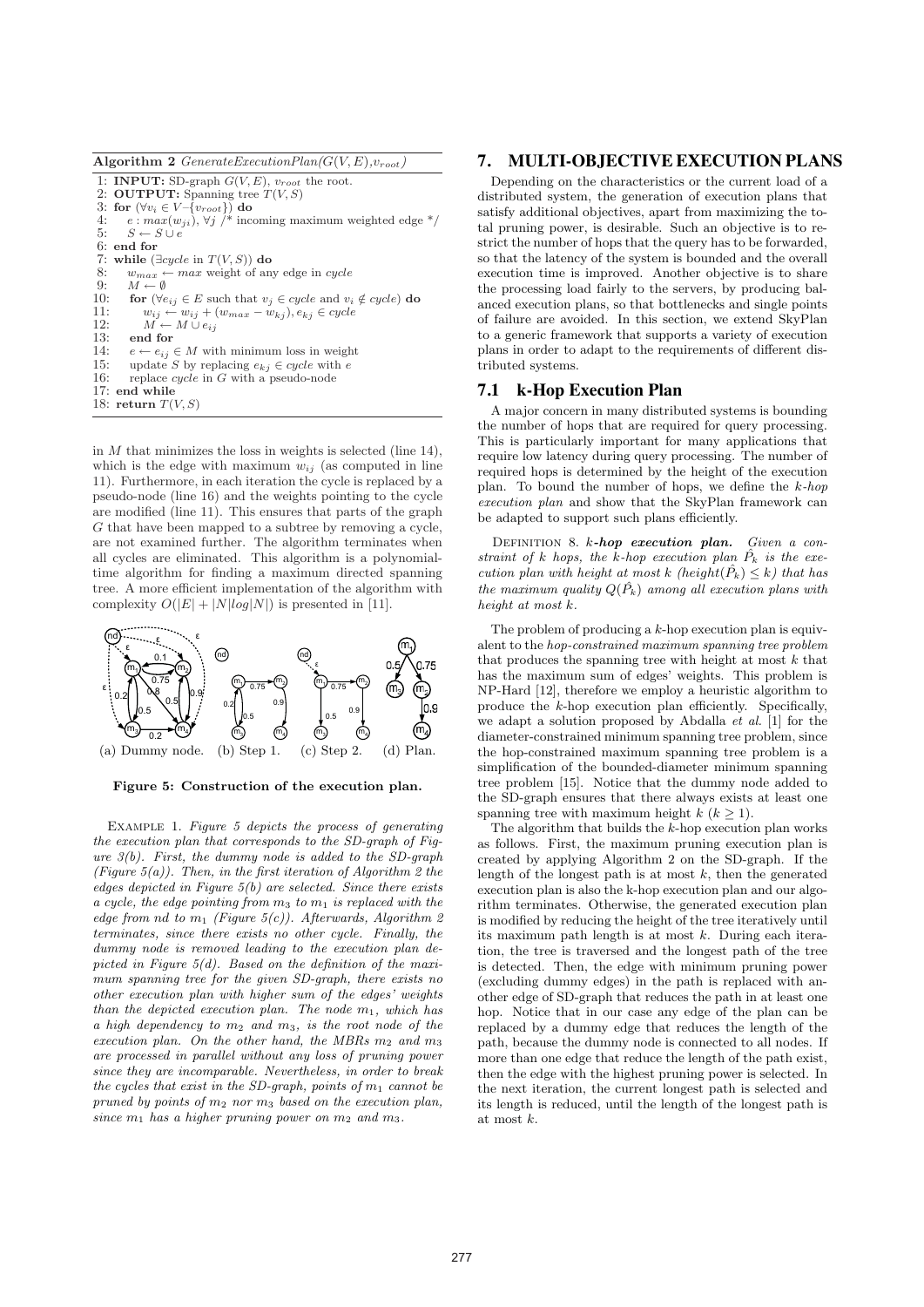### **7.2 Capacity Constrained Execution Plan**

Another desirable feature of distributed query processing is to balance the load fairly to all participating servers. Load balancing is important in order to avoid bottlenecks in the system when the query workload increases. To this end, we define the capacity constrained execution plan that aims to balance the load, and we describe the process of generating such balanced plans by SkyPlan.

DEFINITION 9. Capacity constrained execution plan. Given a capacity b, an execution plan satisfies the capacity constraint, if every subtree s of the root node has at most b nodes  $(size(s) \leq b)$ . The capacity constrained execution plan  $\hat{P}_b$  is the execution plan that has the maximum quality  $Q(\hat{P}_b)$  among all execution plans that satisfy the capacity constraint.

The problem of producing a capacity constrained execution plan is equivalent to the problem of computing a capacitated maximum spanning tree (CMST) [2]. In the general case of CMST, both edges and nodes have weights and the capacity of a subtree is the sum of the weights of all nodes in the subtree. The CMST is the problem of finding the spanning tree with maximum quality that satisfies the capacity constraint for all subtrees. One interesting instance of the CMST problem is when all weights of the nodes are set to one (except of the weight of the root node that is set to zero). This problem is known as equal weight CMST and it has also been shown to be NP-hard [2]. The equal weight CMST problem can be employed for finding the capacity constrained execution plan. We employ an approximate algorithm [9] to obtain the execution plan efficiently. The existence of the dummy node again guarantees that the SD-graph can always produce such a plan.

The algorithm starts with generating the maximum spanning tree using Algorithm 2 and then checks if the produced execution plan satisfies the capacity constraint. If the constraint is satisfied, no modification is needed and the algorithm terminates. If not, the algorithm separates the nodes  $n_i$  of the generated execution plan in two sets A and B. The set A contains all nodes that are in subtrees that satisfy the capacity constraint, while the set  $B$  contains the remaining nodes. The algorithm then selects the edge  $e_{ij}$  with smallest weight such that  $n_j \in B$ . This edge is replaced with another edge  $e_{lj}$  of the SD-graph such that (a)  $n_l \in A$ , and (b) the replacement causes the reduction of the overall capacity of the plan. The algorithm terminates when all subtrees have at most b nodes.

### **8. DISTRIBUTED QUERY PROCESSING**

Any server in the system can pose a skyline query and the querying server is referred to as query originator  $S_{org}$ . The query execution starts with  $S_{org}$  requesting in parallel the MBRs of all servers  $S_i$ . Each  $S_i$  reports a set of MBRs to  $S_{org}$ , and while the MBRs from the servers  $S_i$ are received,  $S_{org}$  builds the SD-graph  $G(N, E)$  using the incremental construction algorithm (Algorithm 1). The incremental property of the algorithm ensures that  $S_{org}$  does not need to wait until it receives all MBRs, but starts as soon as it receives MBRs from any server  $S_i$ . After receiving all MBRs and building the SD-graph, an appropriate execution plan is established as described in Sections 6 and 7.

| <b>Algorithm 3</b> QueryProcessing( $S_i$ ,F,P)             |  |  |  |  |
|-------------------------------------------------------------|--|--|--|--|
| 1: <b>INPUT:</b> Filter points $F = \{f_1, \ldots, f_k\},\$ |  |  |  |  |
| Execution plan $P$ .                                        |  |  |  |  |
| 2: <b>OUTPUT</b> : Local skyline                            |  |  |  |  |
| 3: $m \leftarrow P.\text{getRootMBR}()$                     |  |  |  |  |
| 4: $sky \leftarrow computeSkyline(m)$                       |  |  |  |  |
| 5: $P' \leftarrow$ refinePlan $(P, sky)$                    |  |  |  |  |
| 6: $F' \leftarrow$ refine Filters $(F, sky)$                |  |  |  |  |
| 7: $S' \leftarrow P'.getNextServers()$                      |  |  |  |  |
| 8: for $(\forall S_i \in S')$ do                            |  |  |  |  |
| 9: $sky_i \leftarrow \text{QueryProcessing}(S_i, F', P'_i)$ |  |  |  |  |
| $10:$ end for                                               |  |  |  |  |
| 11: $sky \leftarrow$ mergeSkyline( $sky, sky_i$ )           |  |  |  |  |
|                                                             |  |  |  |  |

12:  $return$   $sky$ 

The distributed skyline query is processed based on the execution plan. The query originator  $S_{org}$  sends a skyline query to the root of every directed tree in the execution plan. The query sent to a server  $S_i$  consists of the execution plan and a set of k filter points  $F = \{f_1, \ldots, f_k\}$ . Initially, the set of filter points  $F$  is empty.

### **8.1 Query Execution and Plan Refinement**

Query execution on a server  $S_i$  is initiated when the execution of the plan reaches an MBR  $m_i$  of  $S_i$ . This initiates a constrained skyline query on  $m_i$ . Server  $S_i$  takes as input a set of filter points F and the execution plan<sup>4</sup>.  $S_i$  produces as output the local skyline points, computes a new set of filter points and refines the execution plan, as will be explained shortly. Then,  $S_i$  forwards the query to the servers that are next based on the refined execution plan.

Algorithm 3 provides the pseudocode for query processing on server  $S_i$  that received a skyline request. Initially,  $S_i$  processes locally the constrained skyline query (line 4) defined by the MBR  $m$  that is the root of execution plan  $P$ (line 3). The locally computed skyline set with constraint m is denoted as  $sky$ . Then,  $S_i$  refines the execution plan (line 5), by removing MBRs that are dominated by one of the local skyline points sky. Notice that  $S_i$  also removes the current MBR from the execution plan. In addition,  $S_i$ is able to refine the filter points  $F'$  (line 6), by taking into account the local skyline points and the filter points in the set  $F$ . Finally,  $S_i$  determines the next set of servers  $S$ that should process the query based on the refined plan  ${\cal P}'$ (line 7), and sends a skyline query to each of them (line 9), passing as arguments the refined filter points  $F'$  and the refined plan  $P'$ . Each server  $S_j$  receives a different execution plan  $P'_j$  that corresponds to the part of the execution plan that has as a root the MBR of the server  $S_i$ . Eventually,  $S_i$  gathers the local result sets of the servers  $S_j$  (that had received the query through  $S_i$ ) and merges them by discarding dominated points (line 11). Local processing on server  $S_i$  terminates by returning the local merged skyline points to the previous server based on the execution plan.

The refinement of the execution plan  $P$  at server  $S_i$  produces a new execution plan  $P'$  that does not contain the nodes (representing MBRs) that are dominated by the local skyline points of  $S_i$ . In order to maintain the connectivity of the execution plan, when a node is removed, its children nodes substitute it in the plan. For an illustrative example see Figure  $6(a)$ , which depicts an execution plan P (left)

<sup>4</sup>Henceforth, we will refer to the subtree of the execution plan that  $S_i$  receives as execution plan at  $S_i$ .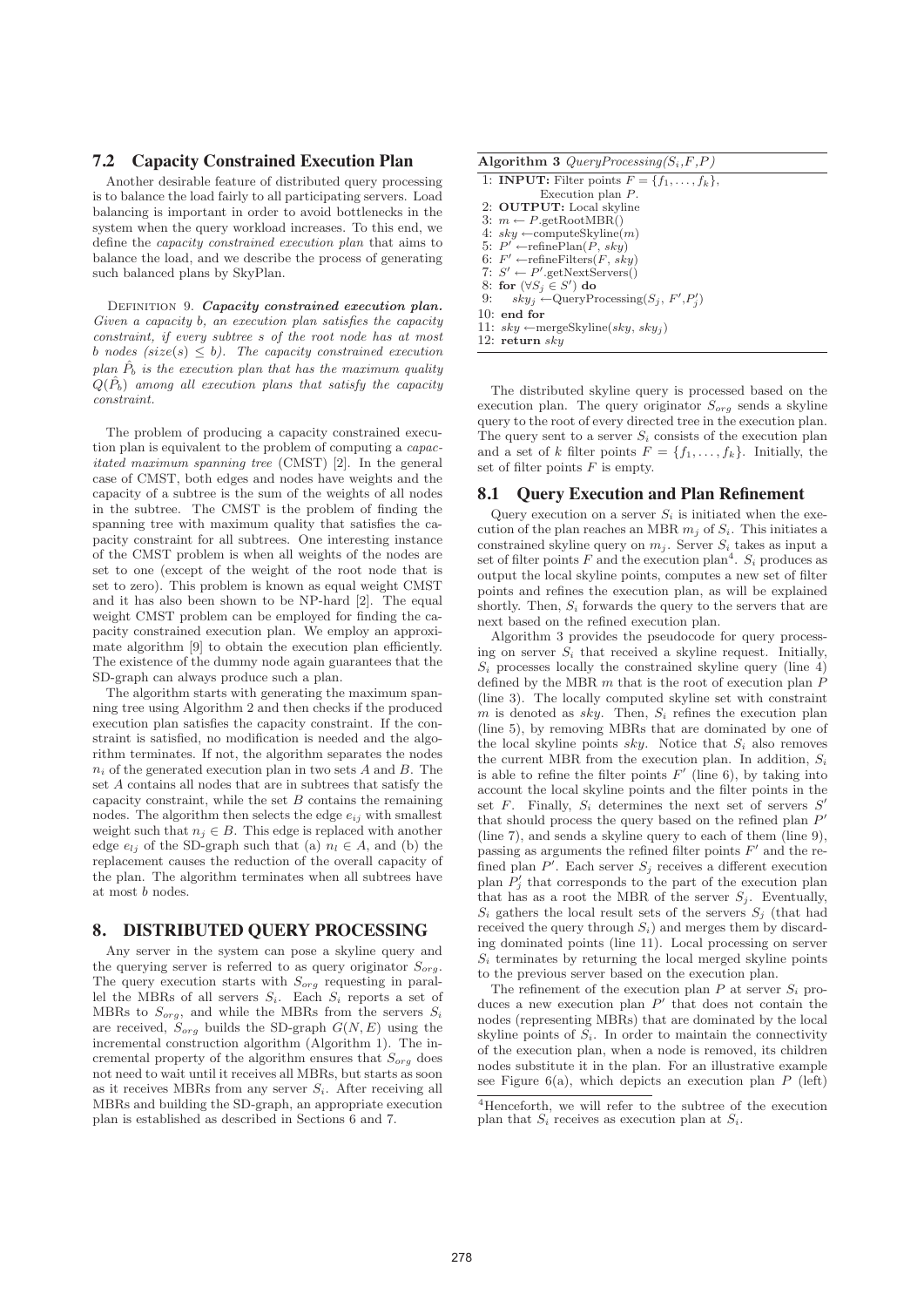

Figure 6: Plan refinement and filter points.

and a refined plan  $P'$  (middle). Assume that server  $S_i$  determines that  $m_3$  is dominated by local results and should therefore be discarded. In the refined execution plan  $P'$ , the children MBRs of  $m_3$ , namely  $m_5$  and  $m_6$ , substitute  $m_3$ .

Essentially, as the execution plan is forwarded to servers during query processing, a distributed query execution mechanism is established, which is not coordinated rigidly by one server. Instead, it is a loose approach in which each server is assigned not only the task of local query processing, but also the refinement of the execution plan and the continuation of query processing.

### **8.2 Filter Point Selection and Refinement**

SkyPlan discovers an appropriate execution order to execute the constrained skyline queries on servers  $S_i$  by using the pruning power. The filter points facilitate pruning of local data points, hence the selection of the  $k$  filter points  $F = \{f_1, \ldots, f_k\}$  influences the overall performance. The filter points are selected from the points that belong to local result set and the previous filter points. We refer to these points as candidate filter points.

In [7], the volume of the dominance area is used to estimate the pruning power of a potential filter point. The main shortcoming of this approach is that the volume of the dominance area does not necessarily relate to the area within an MBR that is dominated by a filter point. For example, in Figure  $6(b)$ , even though filter point f has a high volume of dominance area, the actual area dominated in  $m_2$  is much smaller. Furthermore, for different MBRs, different filter points may be appropriate. Again in Figure  $6(b)$ , point f is not appropriate for  $m_3$  since it cannot dominate any point enclosed in  $m_3$ , although it prunes points in  $m_2$ .

In order to alleviate such deficiencies, we propose two different methods for filter point selection that rely on the enclosed dominance area of filter point  $f$ . In Figure  $6(b)$ , the enclosed dominance area of filter point f on  $m_2$  is depicted as the dashed area. Obviously, the enclosed dominance area quantifies the pruning power of a candidate filter point in a more accurate way by taking into account the MBRs of the execution plan.

Our filter strategies discover the filter points that maximize the pruning power based on the queries that will be processed in the next step. Therefore, given an execution plan, the MBRs corresponding to the children of the current node are taken into consideration. The first strategy selects as refined filter points the set of  $k$  candidate points that maximize the total enclosed dominance area for all children MBRs. Therefore, for each candidate filter point  $f_i$ , the volume of enclosed dominance area is computed for each child MBR  $m_j$  and the total volume is defined as the sum of the volumes. Thus, the first strategy selects the same set of filter points for all children MBRs of the current node in the execution plan. The second strategy refines the filter points even further, by defining a different set  $F_i$  of filter points for each child MBR. In this case, for each MBR  $m_i$  the k filter points with the highest volume of the enclosed dominance area in  $m_i$  are selected.

### **9. EXPERIMENTAL EVALUATION**

In this section, we provide an experimental evaluation on the performance of SkyPlan. SkyPlan was implemented in Java, while the network aspects were simulated using DesmoJ<sup>5</sup>, an event-based simulator framework. All experiments were conducted on a PC equipped with a 3GHz Dual Core AMD processor and 2GB RAM. The parameters and values used in our experiments are outlined in Table 1 (the values in bold are the default values).

| Parameter                  | <b>Values</b>             |
|----------------------------|---------------------------|
| Dimensions                 | 3, 4, 5, 6                |
| Number of servers          | $1K$ , 2K, 3K, 4K         |
| Cardinality of each server | $1K$ , 2K, 3K, 4K         |
| Data distributions         | RL, CL, UN, CO, AC        |
| Network speed $(Mbit/s)$   | 0.05, 0.2, 0.8, 3.2, 12.8 |

### Table 1: Experimental parameters and values.

We employed both synthetic and real datasets. For the synthetic datasets we examined different distributions, namely uniform (UN), clustered (CL), correlated (CO), and anticorrelated (AC). For the clustered dataset (CL), each server picks cluster centroids randomly and the points follow a Gaussian distribution on each axis with variance 0.025, and a mean equal to the corresponding coordinate of the centroid. The correlated (CO) and anticorrelated (AC) datasets were generated as described in [4]. For our experiments on synthetic data, we report the average results over 20 different instances of the data set. We generate the different instances by keeping the parameters fixed and changing the seeds of the random number generator. We adopt this approach in order to factor out the effects of randomization. The real dataset (RL) contains information about real estate all over the United States (crawled from http://www.zillow.com/ ). It is a 5-dimensional dataset containing more than 2M entries with the following attributes: number of bathrooms, number of bedrooms, living area, price and lot area. In all cases, the dataset is horizontally partitioned evenly among the servers. In our experiments, we set the maximum number of filter points  $k$  equal to 5, but  $k$  does not exceed the 10% of the local skyline points.

Our main metrics are: (i) the response time, which is the total time until the final result is produced at  $S_{org}$  (including the time for generating the execution plan), and (ii) the amount of transferred data. In addition, we measure the Data Reduction Rate (DRR), which has been used in both [7] and [14]. The DRR at a server  $S_i$  is measured using the following equation:

$$
DRR_i = \frac{|SKY_i| - |SKY_i^R| - |F_i|}{|SKY_i|}
$$

where  $|SKY_i|$  is the cardinality of the skyline of  $S_i$  without filtering,  $|SKY_i^R|$  is the cardinality of the skyline of  $S_i$  after filtering, and  $|F_i|$  is the cardinality of the filter point set received by  $S_i$ . The DRR quantifies the gain in transferred data that is obtained when filter points are used.

In Section 9.1, we compare SkyPlan against the state-ofthe-art algorithm (PaDSkyline [7]), which has two variants:

<sup>5</sup>http://desmoj.sourceforge.net/home.html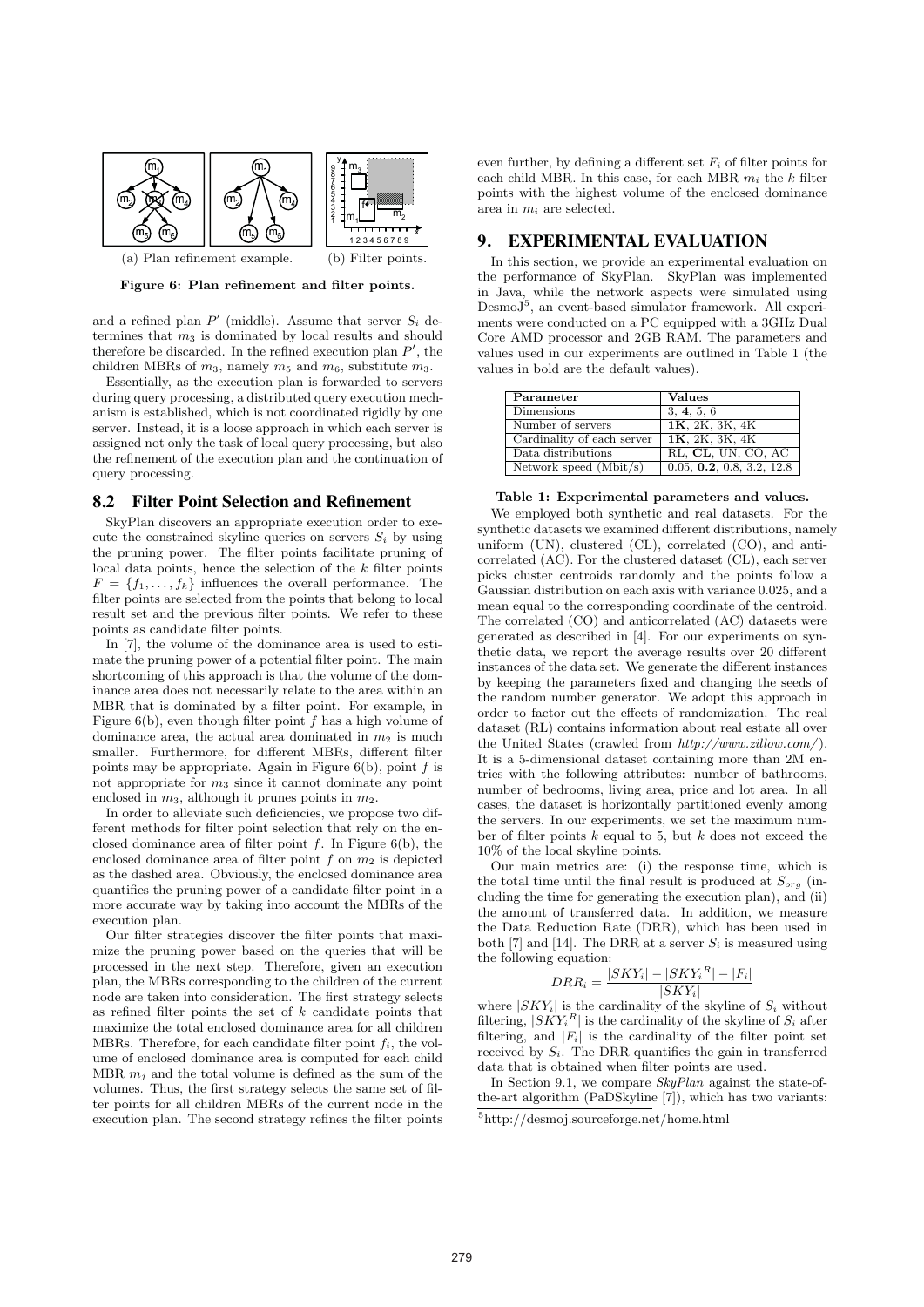

Figure 7: Comparative performance of SkyPlan against PaDSkyline for uniform (UN) data distribution.



Figure 8: Comparative performance of SkyPlan against PaDSkyline for clustered (CL) data distribution.

Linear and Tree. PaDSkyline-Tree constructs an execution plan in which the order of accessing servers depends on the order that the MBRs are received by  $S_{org}$ . We implemented PaDSkyline in the same framework as SkyPlan with recursive data transfer according to the execution plan. In addition, we evaluate the different filter point strategies in Section 9.2, and compare the performance of the multi-objective execution plans to the maximum pruning execution plan in Section 9.3. We emphasize that the maximum pruning execution plan is used as the default execution plan of SkyPlan in our experimental evaluation.

### **9.1 Comparative Performance Study**

In Figures 7, 8 and 9 we present a thorough comparative study of SkyPlan against PaDSkyline for miscellaneous setups and different data distributions. We assess the performance of both approaches using the same filter strategy, in order to compare the produced execution plans directly, without interference from other factors. Notice that the yaxis is in logarithmic scale in all these charts.

First, we assess the performance of SkyPlan for uniform data distribution in Figure 7. In order to test the scalability of SkyPlan, we vary the dimensionality (Figure 7(a)), the number of points stored at each server (Figure 7(b)), and the number of servers (Figure 7(c)). In Figure 7(a), we compare the response time of SkyPlan against PaDSkyline. SkyPlan is 2-3 orders of magnitude better than PaDSkyline-Tree, and this gain is sustained with increased dimensionality. This result verifies that the execution plan deployed by SkyPlan improves the performance of query processing. The height of the generated plans are 6-11 in all setups thus verifying that it does not degenerate to the linear execution plan (figures are omitted due to lack of space). As expected, the response time required by PaDSkyline-Linear is even higher, which deems it impractical for distributed settings. Hence, it is omitted in the following charts.

Then, in Figure 7(b), we depict the number of total transferred data by SkyPlan compared to PaDSkyline-Tree for varying the number of points per server. In all cases, SkyPlan transfers more than 1 order of magnitude fewer data. This indicates that SkyPlan defines the execution order of the queries in such a way that the amount of transferred data is reduced. In Figure  $7(c)$ , we study the response time for varying number of servers and we provide a cost breakdown analysis of the response time, in order to clearly illustrate the effect of networking and processing cost. The chart shows that the total gain in response time is both due to the reduction of transferred data (networking cost) as well as the reduction of processing time (plan generation, skyline computation and result merging). Moreover, notice that SkyPlan's processing cost for the generation of the execution plan is amortized over the cost of query execution. We also investigate the performance of SkyPlan against both variants of PaDSkyline for clustered data distribution in Figure 8. Again, we observe that SkyPlan shows consistently better performance than PaDSkyline for all evaluated metrics and for different setups.

Furthermore, in Figure 9, we evaluate the response time and total transferred data of SkyPlan and PaDSkyline for different data distributions. This experiment includes additionally correlated, anti-correlated and real data. We notice that SkyPlan achieves better processing and transfer time (Figure  $9(a)$ ) regardless of the data distribution. Even in the case of the demanding anti-correlated dataset, SkyPlan is almost 2 orders of magnitude better than PaDSkyline. In Figure 9(b), we evaluate the total amount of transferred data. Again SkyPlan is much more efficient (usually more than 1 order of magnitude) in transferred data in all setups. In Figure 9(c), we vary the network speed, in order to verify that the gain in transfer time of SkyPlan is sustained. Obviously both approaches present almost constant processing time for varying network speed. Also, as expected, the transfer time is reduced with higher network speed for both approaches. The important finding is that the improvement of SkyPlan in transfer time is sustained both for lower and higher transfer rates. This is a strong argument in favor of SkyPlan, as its performance gains are attained irrespective of the network speed.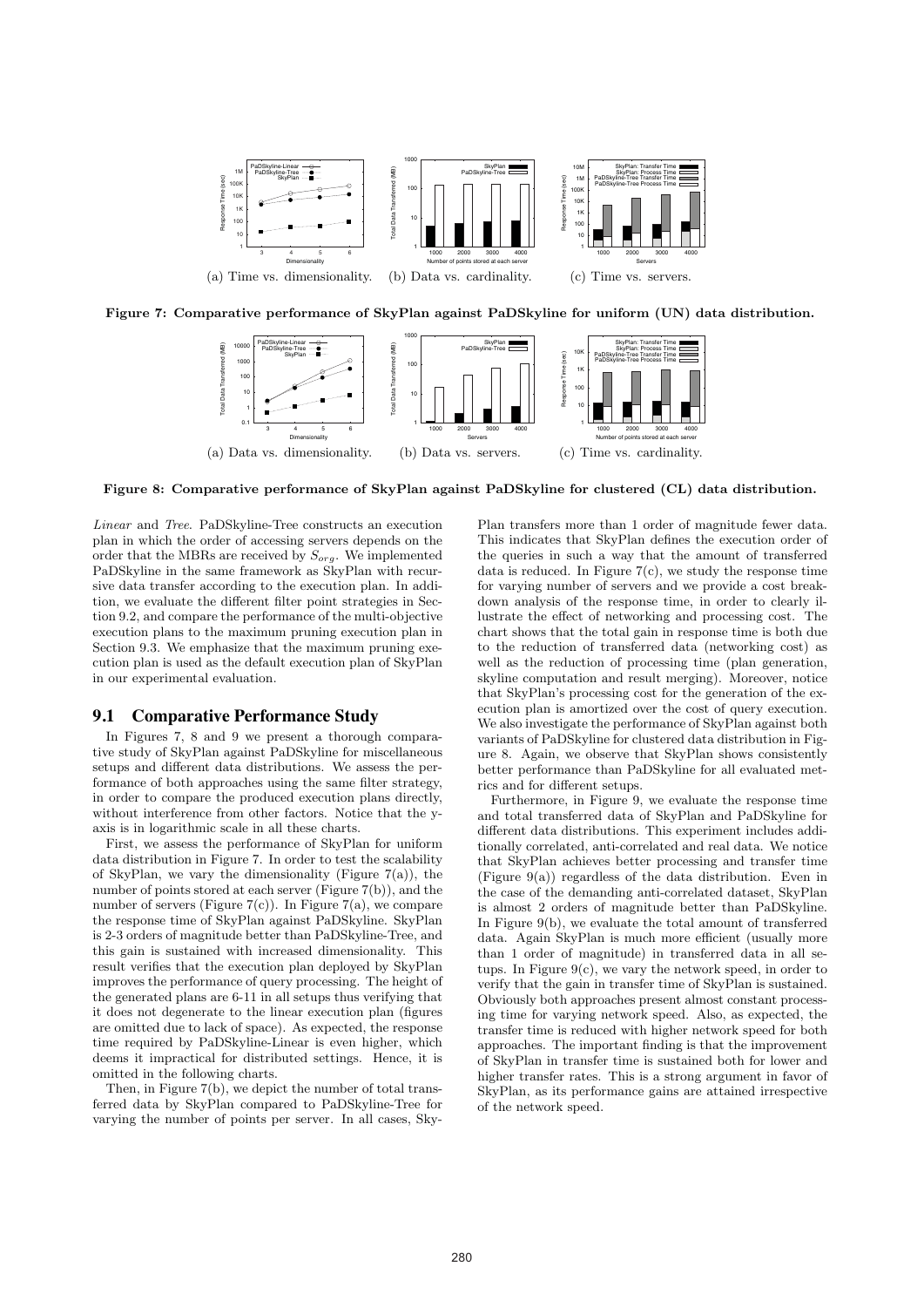

Figure 9: Comparative performance for different data distributions and network speed (UN distribution).



(a) DRR for clustered data. (b) DRR for clustered data. (c) DRR for uniform data.





Figure 11: Multi-objective execution plans for varying number of servers.

### **9.2 Effect of Filter Points**

In the next series of experiments, we focus on the filter strategy and compare the different strategies using Data Reduction Rate (DRR). We also define a theoretical optimal filter strategy that is an upper bound of DRR that can be achieved. The optimal strategy assumes that the complete skyline  $SKY_i$  and the complete set of received filter points  $F_i$  are sent to the next servers  $S_i$ . In this case the filter points received by  $S_j$  are  $F_j = SKY_i \bigcup F_i$ . By transferring all these points, we capture the maximum pruning power possible. In order to define an optimal value for DRR, instead of using the  $|F_j|$  during the DRR computation we use  $min(k, |F_j|)$ . Thus, the optimal approach transfers all available points, while paying only for k points as a cost. This optimal is not realistic nor feasible, but it still defines an upper bound for the DRR, thus establishing a ceiling for the performance of any algorithm.

Figure 10 presents the DRR for different filter strategies

and various settings. In Figure  $10(a)$  and Figure  $10(b)$  we study the performance for clustered data distribution. Our strategy that sends the same filter points to all servers is denoted as  $RefinedCom$ , while  $RefinedDiff$  denotes the case that different filter points are used for each server. We compare to the maxSum strategy proposed in [7], here denoted as Simple. Our strategies perform better than the competitor approach by 15%-33%. It is noteworthy that the RefinedDif strategy manages to significantly reduce the gap to optimal and to achieve gains in transferred data that are close to the theoretical optimal. Moreover, our strategies scale with the number of servers (Figures  $10(a)$ ) and the cardinality on each server (Figure 10(b)). In terms of comparison of our strategies, we observe that RefinedDif outperforms Refined-Com, because RefinedDif refines the filter points for each MBR individually, thus achieving better pruning power. For uniform data distribution, presented in Figure  $10(c)$ , all approaches are comparable which is expected as data objects are uniformly distributed in the data space. However, all filter strategies achieve high DRR values.

### **9.3 Multi-objective Execution Plans**

In this section, we evaluate the performance of multiobjective execution plans, namely the k-hop execution plan  $(SkyPlan-KH)$  and the capacity constrained execution plan  $(SkyPlan-CC)$ , compared to the maximum pruning execution plan (SkyPlan-MP). The maximum number of hops for the SkyPlan-KH is set to 3, while the maximum capacity for SkyPlan-CC is set to 20. In Figure 11, we compare the performance of the execution plans varying the number of servers for clustered data distribution. Figure 11(a) depicts the total transferred data for the different execution plans. SkyPlan-MP transfers fewer data than SkyPlan-KH and Skyplan-CC because its execution plan has the highest pruning power (Figure 11(b)). The high pruning power of the maximum pruning execution plan leads to filter points that prune more local skyline points. Consequently, the total transferred data is reduced. Figure 11(b) shows the total pruning power, i.e., the sum of edges' weights of the different execution plans. Clearly, there is a small loss in pruning